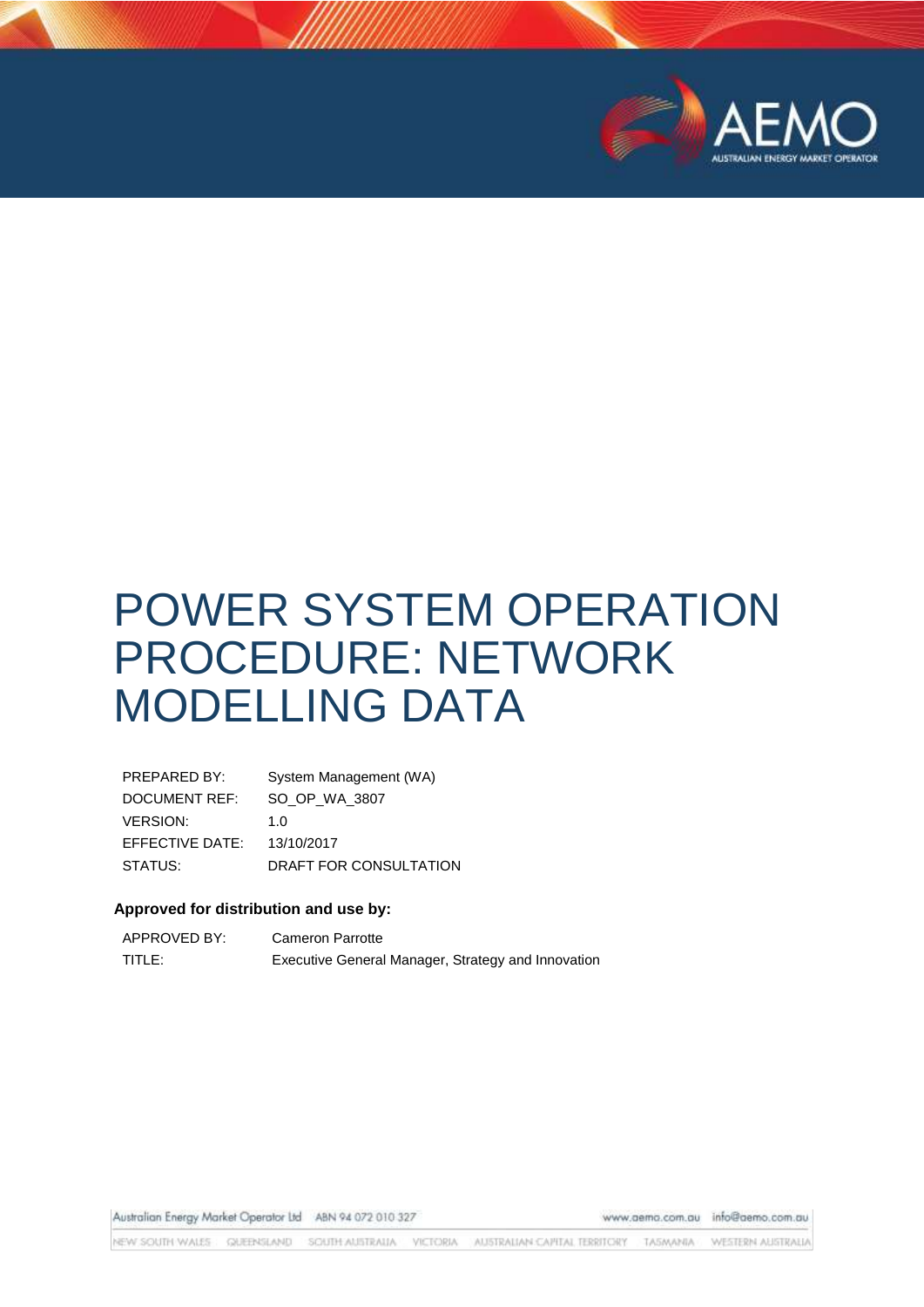

# **VERSION RELEASE HISTORY**

| <b>Version</b> | <b>Effective Date</b> | <b>Summary of Changes</b>                                                                                                                                                              |
|----------------|-----------------------|----------------------------------------------------------------------------------------------------------------------------------------------------------------------------------------|
| 1.0            | 13/10/2017            | New Power System Operation Procedure: Network Modelling Data (as per Procedure<br>Change Proposal AEPC 2017 08), includes items to allow for Power System Model<br>data to be provided |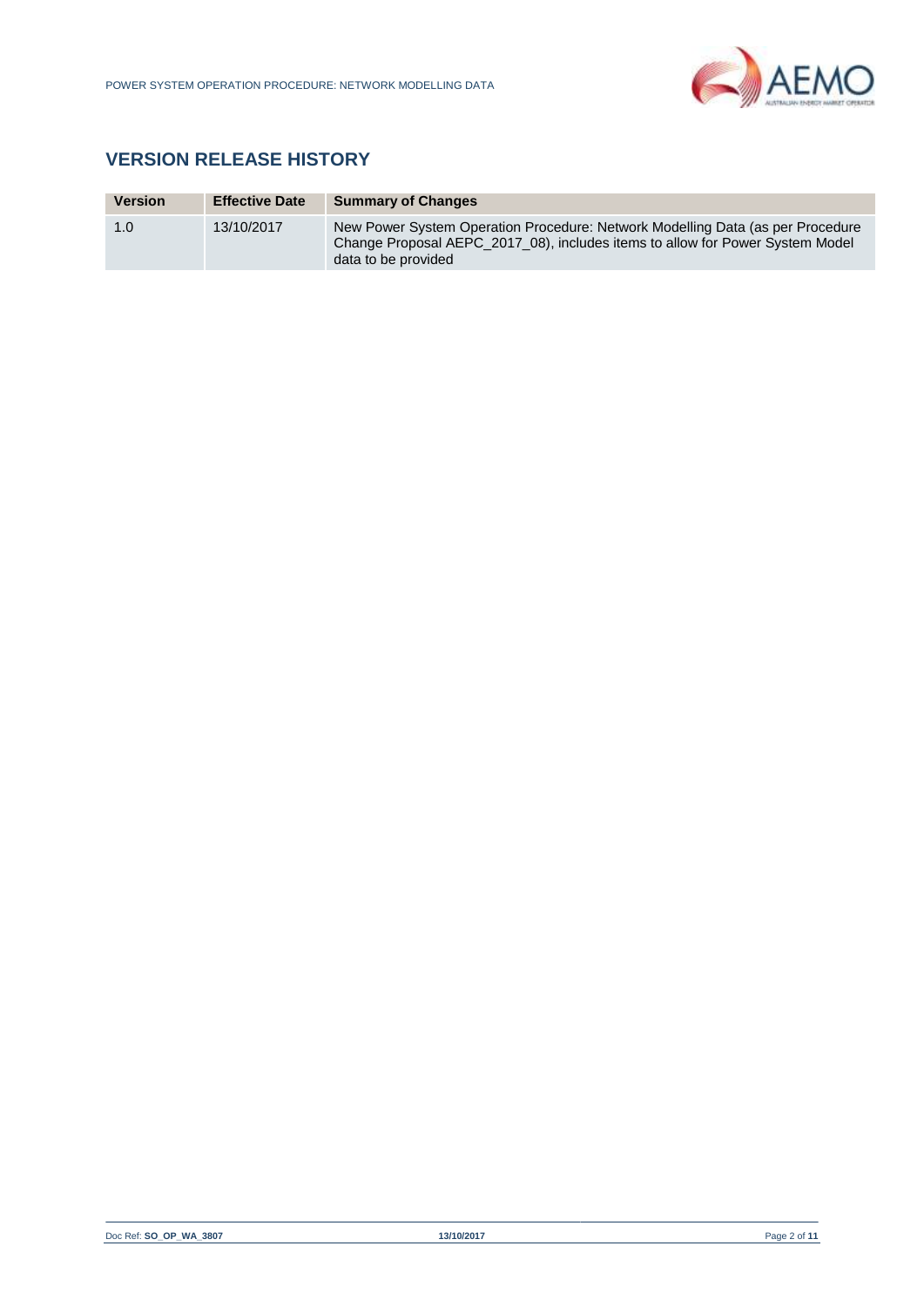

# **CONTENTS**

| $\blacktriangleleft$ | <b>PROCEDURE OVERVIEW</b>                                | 4              |
|----------------------|----------------------------------------------------------|----------------|
| 1.1                  | Relationship with the Wholesale Electricity Market Rules | $\overline{4}$ |
| 1.2                  | Interpretation                                           | $\overline{4}$ |
| 1.3                  | Purpose and application of this Procedure                | 4              |
| 1.4                  | Associated documents                                     | 5              |
| $\overline{2}$       | <b>ACCESS TO INFORMATION</b>                             | 6              |
| 2.1                  | General                                                  | 6              |
| 2.2                  | <b>Technical Information Requirements</b>                | 6              |
| 2.3                  | Process for AEMO                                         | 11             |

# **LIST OF TABLES**

| Table 1: Defined terms        |  |
|-------------------------------|--|
| Table 2: Associated Documents |  |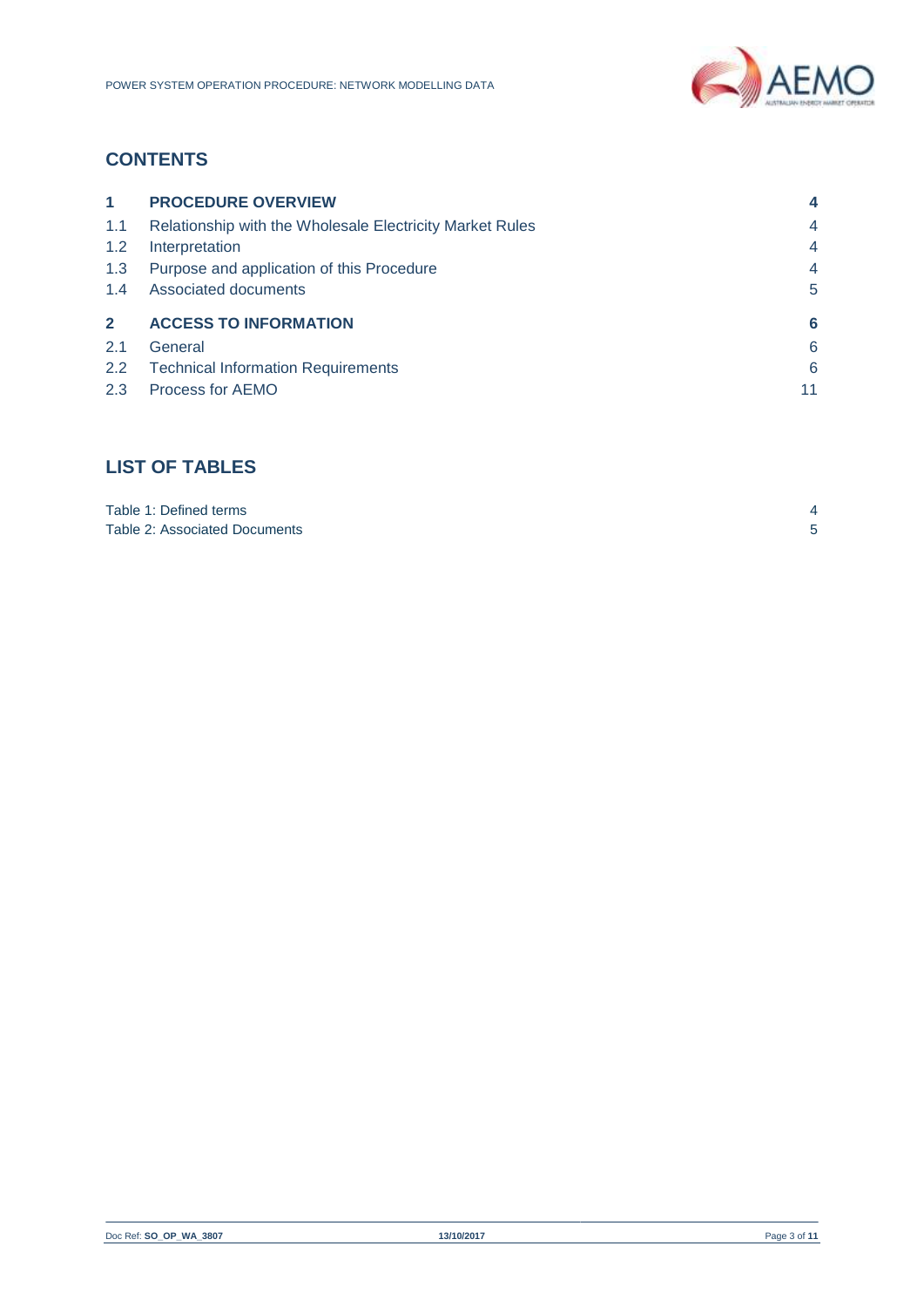

# <span id="page-3-0"></span>**1 PROCEDURE OVERVIEW**

# <span id="page-3-1"></span>**1.1 Relationship with the Wholesale Electricity Market Rules**

- 1.1.1 This Power System Operation Procedure: Network Modelling Data is made in accordance with clause 2.28.3A of the Wholesale Electricity Market Rules (**WEM Rules**).
- 1.1.2 References to particular WEM Rules within this Procedure in bold and square brackets [**Clause XX**] are current as of 1 October 2017. These references are included for convenience only, and are not part of this Procedure.

# <span id="page-3-2"></span>**1.2 Interpretation**

- 1.2.1 In this Procedure:
	- (a) terms that are capitalised but not defined in this Procedure have the meaning given in the WEM Rules;
	- (b) to the extent that this Procedure is inconsistent with the WEM Rules, the WEM Rules prevail to the extent of the inconsistency;
	- (c) a reference to the WEM Rules or Market Procedures includes any associated forms required or contemplated by the WEM Rules or Market Procedures;
	- (d) unless the context requires otherwise, references to AEMO include AEMO in its System Management capacity; and
	- (e) words expressed in the singular include the plural or vice versa.
- 1.2.2 In addition, the following defined terms in [Table 1](#page-3-4) have the meaning given.

#### <span id="page-3-4"></span>**Table 1: Defined terms**

| <b>Term</b>                                 | <b>Definition</b>                                                                                                                                                                                                             |
|---------------------------------------------|-------------------------------------------------------------------------------------------------------------------------------------------------------------------------------------------------------------------------------|
| <b>EMS</b>                                  | An Energy Management System used by AEMO to monitor and control the SWIS in<br>real time.                                                                                                                                     |
| <b>GIS</b>                                  | A Geographical Information System used by AEMO to display geographical data<br>about physical assets (such as network and generator assets).                                                                                  |
| <b>Power System Model</b>                   | Data representing components of the SWIS that can be used by a Power System<br>Modelling and Analysis tool to analyse how the SWIS will operate. The model data<br>required by AEMO is in DigSILENT PowerFactory format.      |
| Power System Modelling<br>and Analysis Tool | Power system grid modelling and analysis software used to model the SWIS and<br>analyse it to determine how it will operate under various conditions. Currently AEMO<br>will use the DigSILENT PowerFactory for this purpose. |
| <b>SCADA</b>                                | Supervisory Control and Data Acquisition used to describe telemetry and associated<br>real-time control/indication functions.                                                                                                 |
| <b>TSM</b>                                  | Transmission Security Management is a sub-system within the EMS that provides<br>the ability to model the SWIS in real-time timeframes and monitor SWIS security<br>against pre-defined contingencies.                        |

# <span id="page-3-3"></span>**1.3 Purpose and application of this Procedure**

- 1.3.1 The Procedure describes:
	- (a) the information that a Network Operator must provide to AEMO for each of its Networks;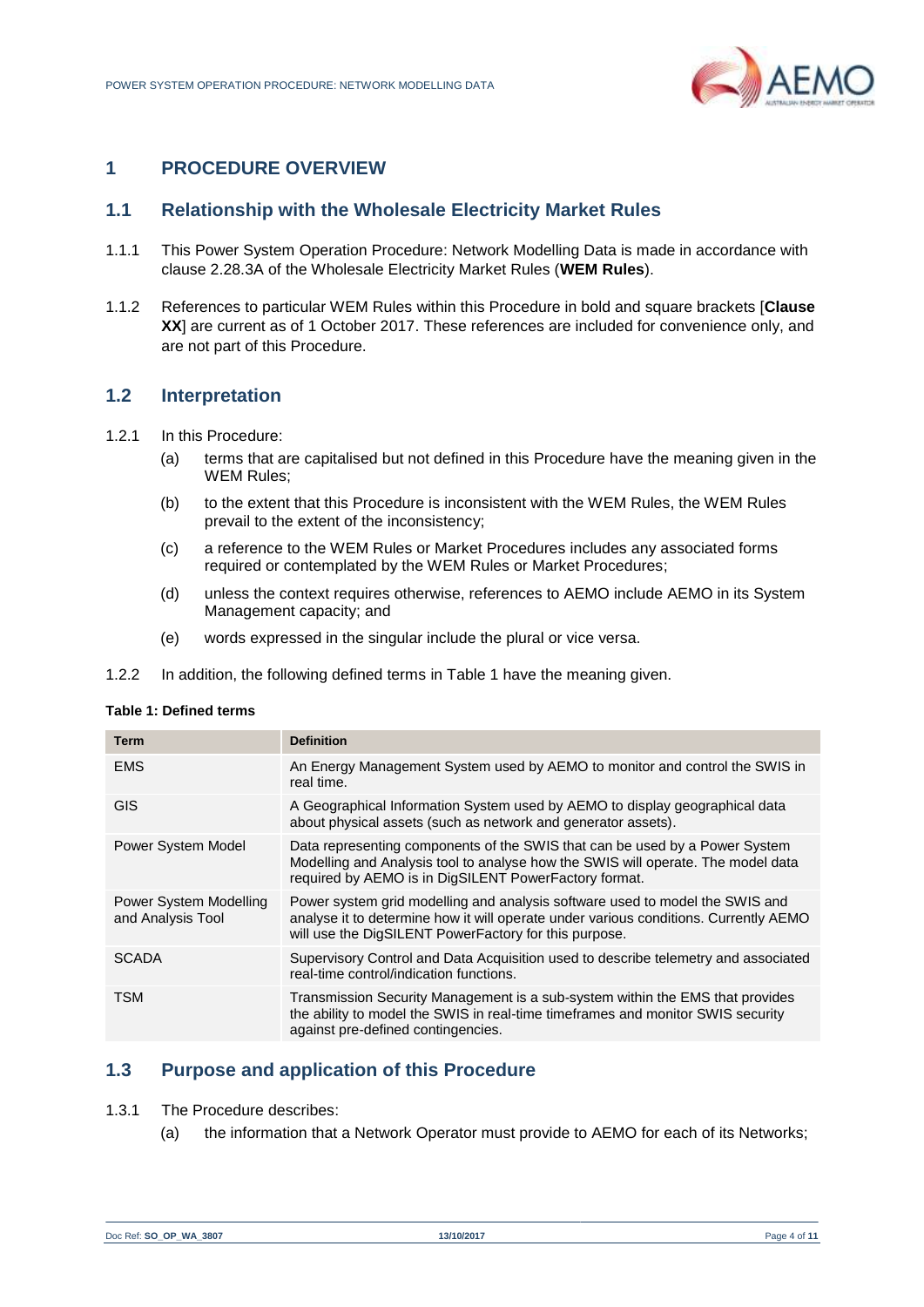

- (b) the processes to be followed by a Network Operator to enable AEMO to have access to the information;
- (c) the technical and communication criteria that a Network Operator must meet with respect to AEMO's ability to access the information; and
- (d) the processes to be followed by AEMO when accessing the information.
- 1.3.2 This Procedure applies to:
	- (a) AEMO in following the processes when accessing the information provided by Network Operators; and
	- (b) Network Operators in:
		- (i) providing network modelling data;
		- (ii) following the processes to enable AEMO to have access to the information; and
		- (iii) meeting the technical and communication criteria to provide access to the information;

to enable AEMO to meet its obligations in the WEM Rules.

# <span id="page-4-0"></span>**1.4 Associated documents**

1.4.1 The following Market Procedures (available on the Market Web Site<sup>1</sup>) provide background information to this Procedure:

#### <span id="page-4-1"></span>**Table 2: Associated Documents**

| <b>Reference</b> | <b>Title</b>                                                          | Location            |
|------------------|-----------------------------------------------------------------------|---------------------|
| SO OP WA 3805    | <b>IMS Interface Market Procedure – Network</b><br>Operators and AEMO | AEMO Website        |
| N/A              | Market Procedure: Monitoring and Reporting<br>Protocol                | AEMO Website        |
| SO OP WA 3802    | <b>PSOP: Communications and Control Systems</b>                       | AEMO Website        |
| SO OP WA 3803    | PSOP: Dispatch                                                        | AEMO Website        |
| SO OP WA 3808    | <b>PSOP: Power System Security</b>                                    | <b>AEMO</b> Website |

l

<sup>&</sup>lt;sup>1</sup> Available at: <http://aemo.com.au/Electricity/Wholesale-Electricity-Market-WEM/Procedures>.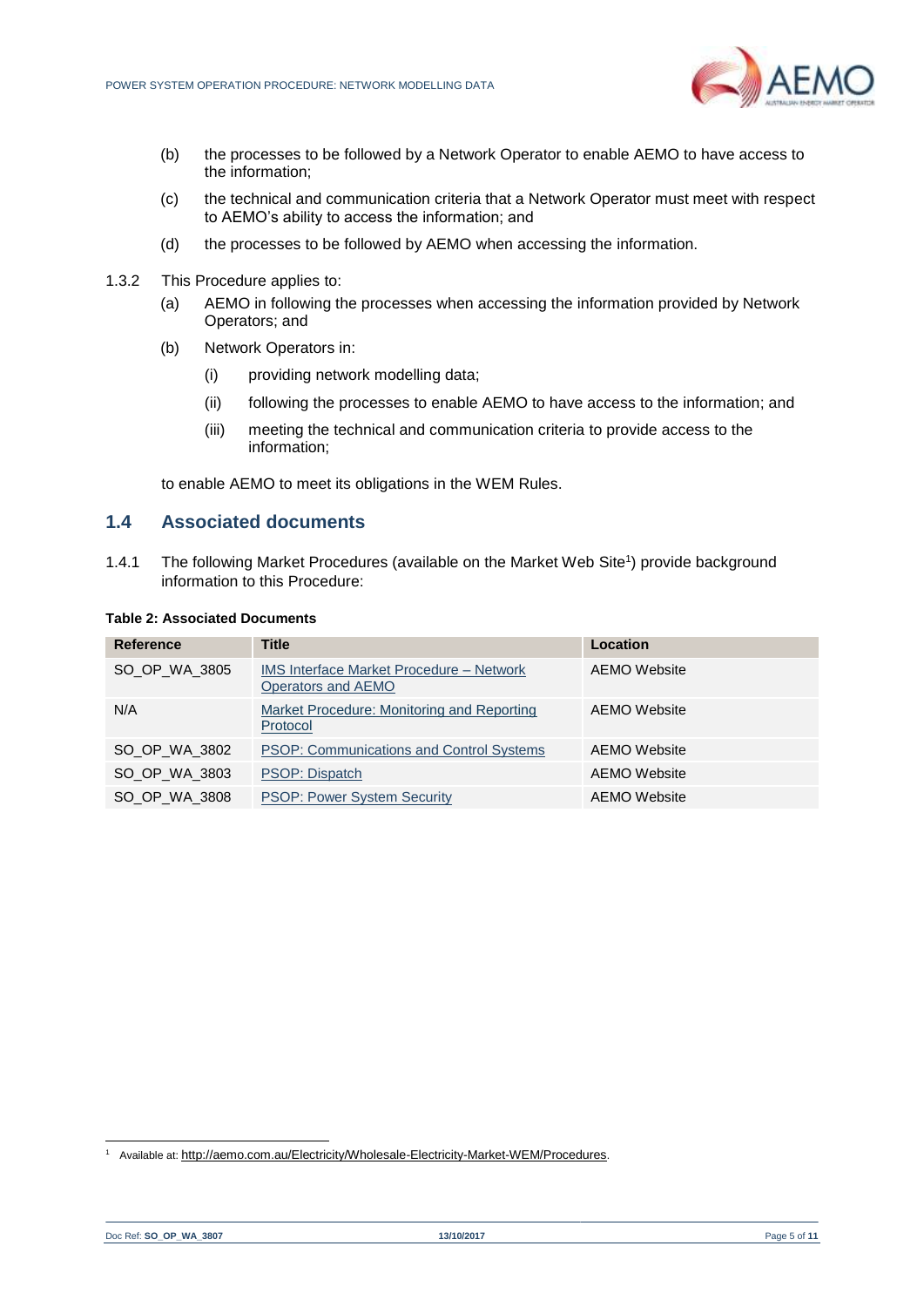

# <span id="page-5-0"></span>**2 ACCESS TO INFORMATION**

## <span id="page-5-1"></span>**2.1 General**

- 2.1.1 In accordance with the WEM Rules, AEMO has the function of ensuring that the SWIS operates in a secure and reliable manner **[Clause 2.2.1]**. To fulfil this key function, AEMO must have the ability to model the SWIS accurately to assess the effects of various operating scenarios (in accordance with the PSOP: Power System Security). This Procedure specifies information that AEMO requires from Network Operators so that it can carry out these assessments<sup>2</sup>. This Procedure also specifies processes to be followed by AEMO and Network Operators and the relevant technical and communication criteria.
- 2.1.2 It should be noted that at the effective date of this Procedure Western Power was the only WEM-registered Network Operator in the SWIS. Therefore, until this registration situation changes, references to a Network Operator in this Procedure are references to Western Power. Western Power will provide the network modelling data in the format, form and manner specified in this Procedure for AEMO to use to operate the SWIS in a secure and reliable manner.
- 2.1.3 The term Power System Model in this Procedure refers to Western Power's power system modelling data files for the SWIS (currently in PowerFactory format). These files can be loaded within AEMO's Power System Modelling and Analysis Tool (currently the DigSILENT PowerFactory system). These files contain SWIS modelling information that Western Power is able to share with AEMO.
- 2.1.4 Currently AEMO is provided with access to Western Power's EMS<sup>3</sup> to use as its primary realtime system to operate the SWIS in a secure and reliable manner<sup>4</sup>.

# <span id="page-5-2"></span>**2.2 Technical Information Requirements**

- <span id="page-5-3"></span>2.2.1 This step describes the categories of information that are required, and AEMO's requirements for access to the information. Network Operators must provide the information below to AEMO in accordance with this Procedure.
	- (a) Positive, Negative and Zero Sequence Impedances
		- (i) Data
			- (A) The WEM Rules **[Clause 2.28.3A(a)(i)]** require a Network operator to provide impedance data for each of its Networks to AEMO. Impedance values are stored in Western Power's EMS and Western Power's Power System Model, noting that the negative and zero sequence impedance values inside Western Power's EMS are not currently used operationally – see steps [2.2.1\(c\)](#page-5-3) (Information on Security Constraints) and [2.2.1\(e\)](#page-5-3) (Short Circuit Capability) below.
		- (ii) Access Requirements
			- (A) AEMO requires access to Western Power's EMS at all times (as specified in the IMS Interface Market Procedure – Network Operators and AEMO).

l

<sup>2</sup> This Procedure provides details of the information that must be exchanged and the communications and control systems required by Network Operators and AEMO to enable the SWIS to be operated in a secure and reliable manner. Access to Western Power's ICT systems is addressed in a Services Agreement between Western Power and AEMO. After the end of the Services Term in the Services Agreement, Western Power will no longer be obliged to provide access to the nominated ICT Services at the agreed Service Levels. However, after the end of the Services Term, Western Power will continue to provide all the required data in this Procedure to AEMO in the agreed format, form, manner and timeframe.

<sup>3</sup> Western Power's current EMS for the SWIS is a GE XA21 system.

<sup>4</sup> Planning is currently underway for AEMO to transition to its own independent EMS (GE's e-terra platform) for the SWIS.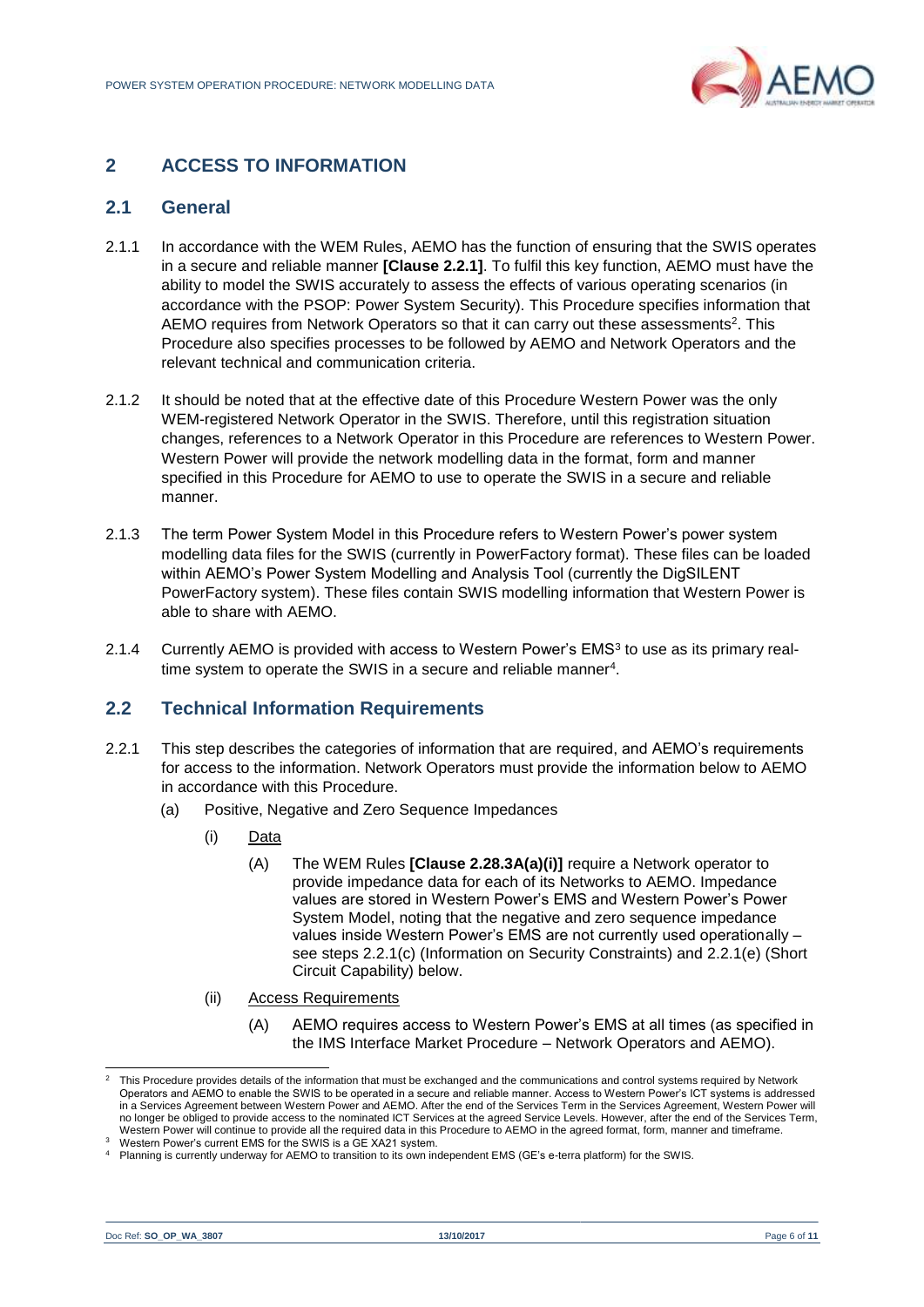

AEMO requires an up-to-date copy of Western Power's Power System Model sufficient for the purposes of steady state power system studies of the SWIS to be provided.

- (iii) Process
	- (A) Western Power must maintain an accurate network model within its EMS and Power System Model, updating those models as soon as practicable to allow for network augmentations, including new or modified connections. Western Power must provide a copy of its Power System Model to AEMO as soon as practicable after any major new release, and after that release has been updated and verified.
	- (B) Western Power's EMS model must be aligned as much as practicable with other models used for determining security constraints, such as its Power System Model.
	- (C) Where AEMO identifies an issue or a change requirement in the model within Western Power's EMS (including telemetry, telemetry data, or calculations, or calculations results that support the model and its functionality, such as the state estimator and contingency analysis), Western Power must agree on the requirements with AEMO and a timeframe for implementation. Where Western Power and AEMO cannot agree on the requirements or an implementation timeframe, AEMO (acting reasonably) will determine the requirements and a timeframe for implementation.
	- (D) AEMO will ensure access to Western Power's EMS and Power System Model is restricted to those staff within AEMO that require it in order to meet AEMO's obligations under the WEM Rules (note that this includes access for training purposes).
- (b) Information on Network Topology
	- (i) Data
		- (A) The WEM Rules **[Clause 2.28.3A(a)(ii)]** require a Network operator to provide information on network topology for each of its Networks to System Management. Information on network topology is primarily available to AEMO from Western Power's EMS, Power System Model and GIS tools. However, AEMO also requires periodic data transfers of current network topology for use in geographic display tools.
	- (ii) Access Requirements
		- (A) AEMO requires access to Western Power's EMS and GIS tools at all times for this information, as well as periodic data transfers on transmission network topology (as specified in the IMS Interface Market Procedure – Network Operators and AEMO).
	- (iii) Process
		- (A) Western Power must maintain an accurate network model within its EMS and Power System Model, updating the models as soon as practicable to allow for network augmentations, including new or modified connections. Western Power must provide a copy of its Power System Model to AEMO as soon as practicable after any major new release, and after that release has been updated and verified.
		- (B) Western Power's EMS model must be aligned as much as practicable with other models used for managing network topology, such as other GIS tools.
		- (C) Where AEMO identifies an issue or a change requirement in the model within Western Power's EMS, Power System Model or GIS tools, Western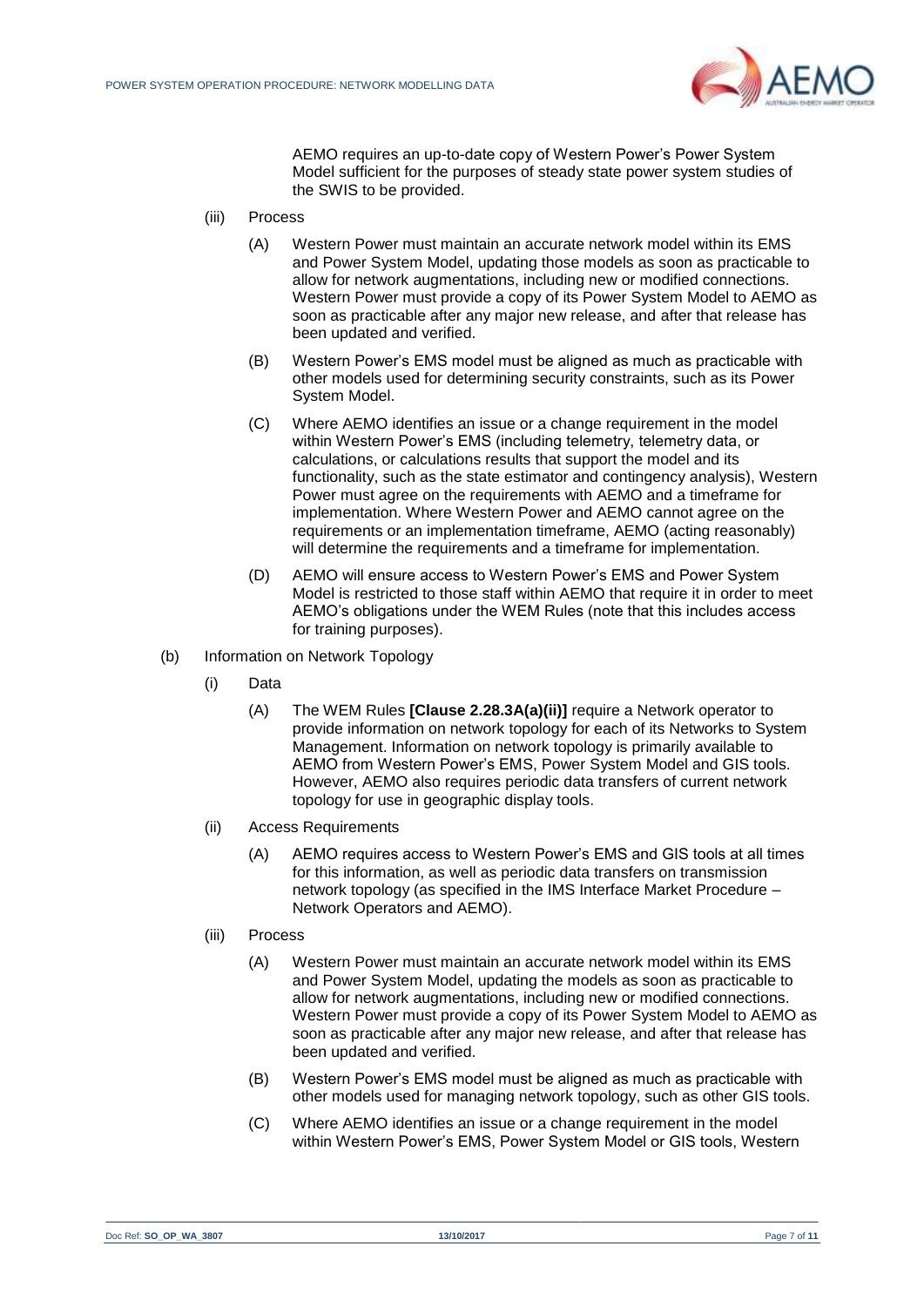

Power must agree on the requirements with AEMO and a timeframe for implementation. Where Western Power and AEMO cannot agree on the requirements or an implementation timeframe, AEMO (acting reasonably) will determine the requirements and a timeframe for implementation.

- (D) AEMO will ensure access to Western Power's EMS and Power System Model is restricted to those staff within AEMO that require it in order to meet AEMO's obligations under the WEM Rules (note that this includes access for training purposes).
- (c) Information on Security Constraints
	- (i) Data
		- (A) The WEM Rules **[Clause 2.28.3A(a)(iv)]** require a Network operator to provide information on security constraints for each of its Networks to System Management. Information on security constraints is primarily provided to AEMO by Network Operators in accordance with the processes set out in the *PSOP: Power System Security*. However, AEMO also requires access to Western Power's EMS to monitor and assess the status of those constraints.
	- (ii) Access Requirements
		- (A) AEMO requires access to Western Power's EMS at all times for this information, and updates to the Power System Model from time to time (as specified in the *IMS Interface Market Procedure – Network Operators and AEMO*).
	- (iii) Process
		- (A) Western Power must maintain an accurate network model within its EMS and Power System Model, updating the models as soon as practicable to allow for network augmentations, including new or modified connections (including any additional telemetry, telemetry data, calculations and calculations results to monitor the security constraint). Western Power must provide a copy of its Power System Model to AEMO as soon as practicable after any major new release, and after that release has been updated and verified.
		- (B) Western Power must ensure sufficient, up to date, and reliable telemetry data is available within its EMS to support the convergence of the EMS model.
		- (C) Western Power's EMS model must be aligned as much as practicable with other models used for determining security constraints, such as its Power System Model.
		- (D) Where AEMO identifies an issue or change requirement in the model within Western Power's EMS (including telemetry, telemetry data, calculations, or calculations results to support modelling of the constraint), Western Power must agree on the requirements with AEMO and a timeframe for implementation. Where Western Power and AEMO cannot agree on the requirements or an implementation timeframe, AEMO (acting reasonably) will determine the requirements and a timeframe for implementation.
		- (E) AEMO will ensure access to Western Power's EMS and Power System Model is restricted to those staff within AEMO that require it in order to meet AEMO's obligations under the WEM Rules (note that this includes access for training purposes).
- (d) Transmission Circuit Limits and Overload Ratings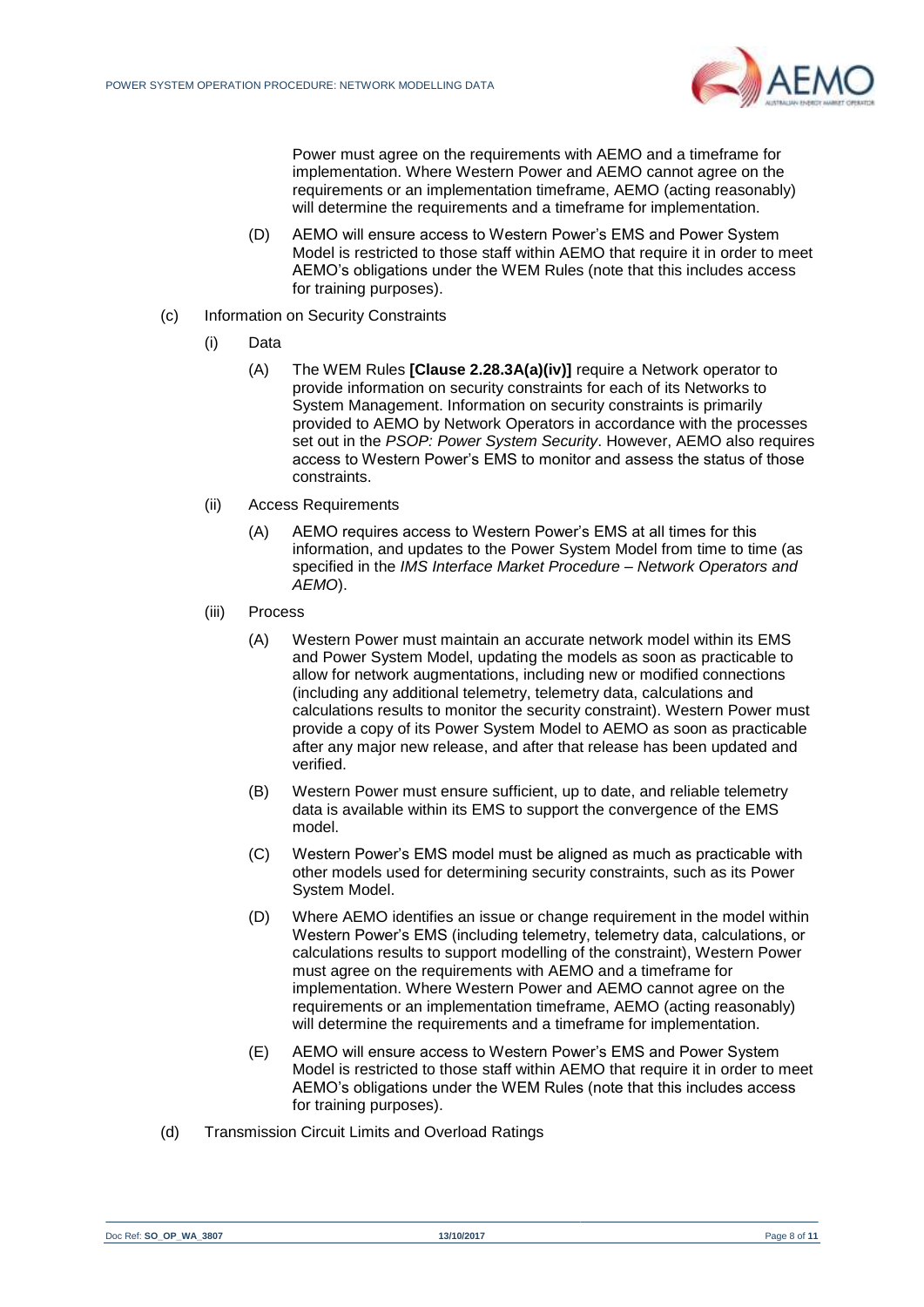

- (i) Data
	- (A) The WEM Rules **[Clauses 2.28.3A(a)(iii)** and **2.28.3A(a)(v)]** require a Network Operator to provide information on transmission circuit limits and overload ratings (including details of how long overload ratings can be maintained) for each of its Networks to System Management. Information on transmission circuit limits is primarily accessed by AEMO in Western Power's EMS, and Western Power's limit management tools. Transmission circuit limits are standing limits but may be adjusted by AEMO if advised by Western Power as per the requirements in the PSOP: Power System Security.
	- (B) Network Operators may advise AEMO of temporary overload ratings or other changes in ratings in accordance with the processes set out in the *PSOP: Power System Security*. For each transmission circuit a temporary overload rating and its maximum allowable overload period may be advised by Western Power as per the procedure in the *PSOP: Power System Security*. For most transmission circuits operation of the circuit at loads above the standing limit up to the temporary overload ratings are limited to a maximum period of 15 minutes, but for some circuits (e.g. transformer circuits) the temporary overload period may be shorter or longer than 15 minutes.
- (ii) Access Requirements
	- (A) AEMO requires access to Western Power's EMS and Western Power's limit management tools at all times for this information (as specified in the IMS Interface Market Procedure – Network Operators and AEMO).
- (iii) Process
	- (A) Western Power must maintain the following rating limits (SCADA Limits and TSM Limits) within its EMS (as per the *PSOP: Power System Security*):
		- 1. SCADA Limits SCADA Limits are primarily used in monitoring equipment loads in real-time operation of the SWIS.
		- 2. SCADA Limit 1 90% of the continuous equipment rating
		- 3. SCADA Limit 2 100% of the continuous equipment rating, or long term emergency rating where transformer is the limiting component. SCADA Limit 2 is the SCADA limit used for the transmission circuit limit and the overload rating required in the WEM Rules **[Clauses 2.28.3A(a)(iii)** and **2.28.3A(a)(v)** respectively**]**
		- 4. TSM Limits TSM Limits are primarily used in studies of SWIS security and SWIS reliability to alert AEMO of potential equipment overloads in contingency situations. TSM limits may also assist AEMO to monitor equipment loads if SCADA telemetry is not available.
		- 5. TSM Limit 1 100% of the continuous equipment rating, or long term emergency rating where the transformer is the limiting component. TSM Limit 1 is the EMS limit used for the transmission circuit limit and the overload rating required in the WEM Rules **[Clauses 2.28.3A(a)(iii)** and **2.28.3A(a)(v)** respectively**]**.
		- 6. TSM Limit 2 110% of the continuous equipment rating.
		- 7. TSM Limit 3 115% of the continuous equipment rating.
		- 8. When agreed with Western Power's Controller as per the procedure in the *PSOP: Power System Security* AEMO may allow the equipment load determined by TSM contingency studies to increase above TSM Limit 1 up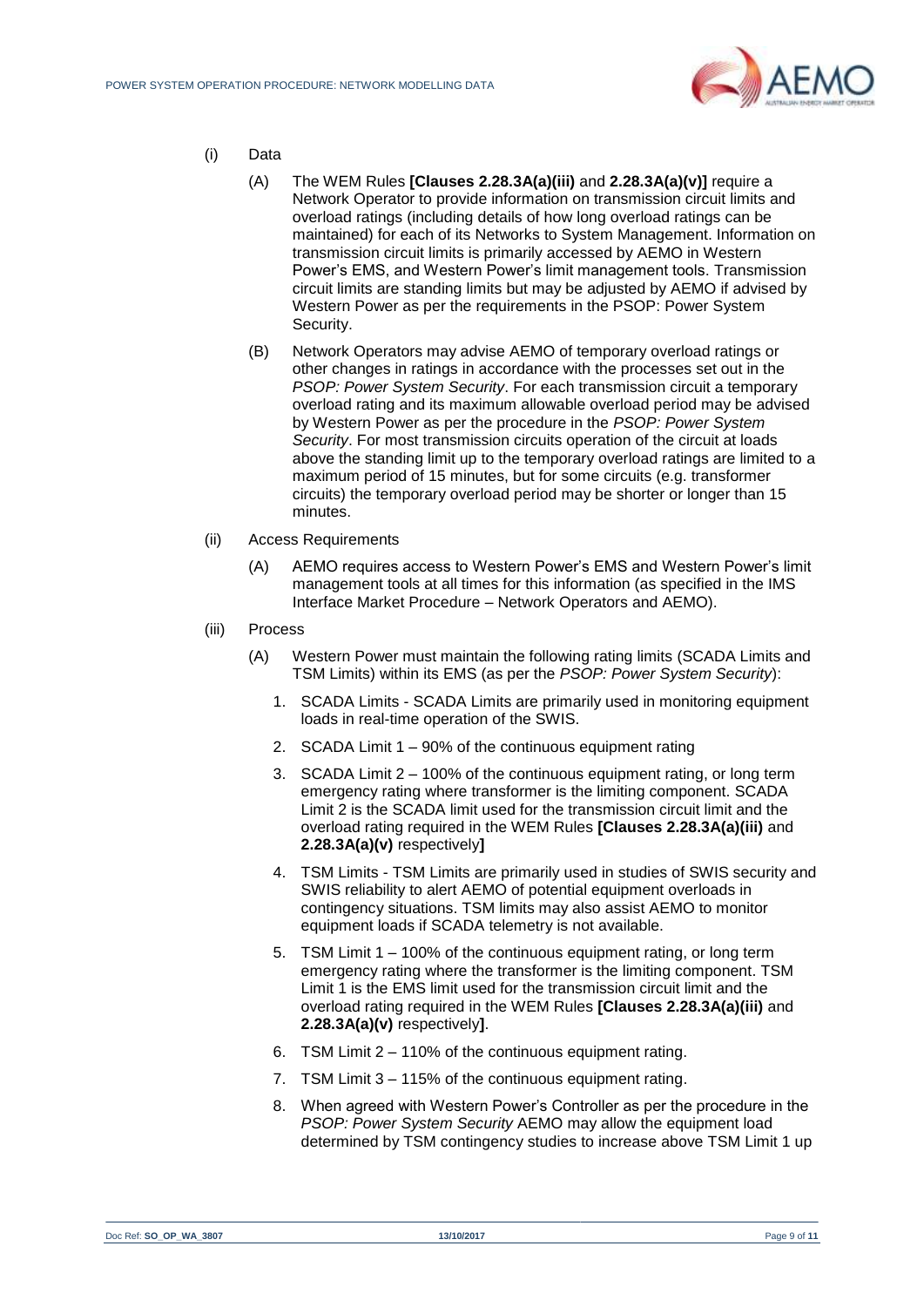

to a temporary overload rating. When agreed with Western Power's Controller, for real-time operations AEMO may also allow the TSM determined transmission circuit load to increase above Limit 1 up to a temporary overload rating for no longer than its maximum allowable overload period.

- 9. Western Power must ensure any alternative ratings (e.g. seasonal ratings) are available in its EMS or other limit tools for AEMO to use when assessing Power System Security and Power System Reliability outside of the current timeframe (in accordance with the *PSOP: Power System Security*).
- 10. Where AEMO identifies an issue or change requirement in Western Power's limit data (including missing limit data), Western Power must agree on the requirements with AEMO and a timeframe for implementation. Where Western Power and AEMO cannot agree on the requirements or an implementation timeframe, AEMO (acting reasonably) will determine the requirements and a timeframe for implementation.
- 11. Western Power must provide AEMO with historical limit values when requested. (The WEM Rules **[Clause 10.1.2]** require information to be retained for a period of seven years from the date of creation, or such longer period as may be required by law).
- 12. AEMO will ensure access to Western Power's EMS and limit management tools is restricted to those staff within AEMO that require it in order to meet AEMO's obligations under the WEM Rules (note that this includes access for training purposes).
- (e) Short Circuit Capability
	- (i) Data
		- (A) The WEM Rules **[Clause 2.28.3A(a)(vi)]** require a Network operator to provide the short circuit capability of facility equipment for each of its Networks to System Management. Information on short circuit capability is provided to AEMO by exception, i.e. where Western Power identifies a short circuit limitation that requires active management AEMO must be notified in accordance with the *PSOP: Power System Security*. For these instances, AEMO monitors the status of the short circuit limit in Western Power's EMS.
	- (ii) Access Requirements
		- (A) AEMO requires access to Western Power's EMS and Power System Model for this information (as specified in the *IMS Interface Market Procedure – Network Operators and AEMO*).
	- (iii) Process
		- (A) Western Power must maintain the necessary calculations, calculations results, telemetry and telemetry data to monitor the status of the short circuit limit, and ensure that those calculations, calculations results, telemetry and telemetry data are accurate and reliable.
		- (B) Where AEMO identifies an issue or change requirement in calculations, calculations results, telemetry or telemetry data, Western Power must agree on the requirements with AEMO and a timeframe for implementation. Where Western Power and AEMO cannot agree on the requirements or an implementation timeframe, AEMO (acting reasonably) will determine the requirements and a timeframe for implementation.